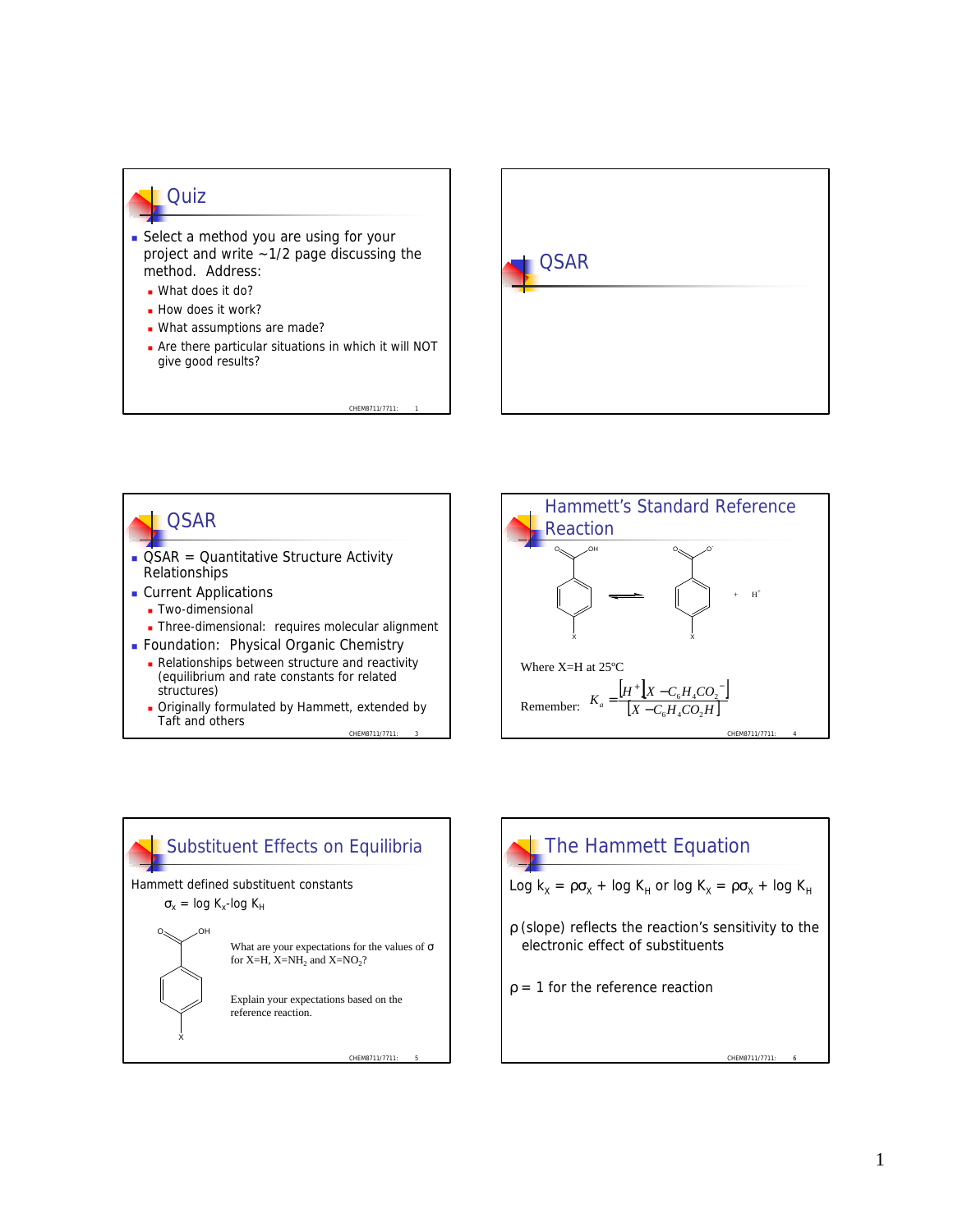



- **Ortho substituents often interact sterically**
- $\bullet$  σ values are determined in water, for Hbonding substituents may see problems for non-aqueous phenomenon
- **Reactions often change mechanism when** substituents with drastically different electronic characteristics  $(σ)$  are present
- $\bullet$   $\sigma$  for charged groups is dependent on the ionic strength of the media
- Direct resonance can cause problems

CHEM8711/7711: 8

#### Hansch's Application of the Hammett Equation

- **Biological activity of indoleacetic acid-like** synthetic hormones
- **n** Log(1/C) =  $-k_1$ (logP)<sup>2</sup>+ $k_2$ (logP)+ $k_3\sigma$ + $k_4$ <sup>n</sup> C: Concentration having a standard response in a standard time
	- <sup>n</sup> P: Octanol/water partition coefficient
	- Log P reflects pharmacokinetic influence on activity does the compound get where it needs to go?
	- $σ$  reflects pharmacodynamic influence on activity does the electronic nature of the compound induce activity?
- CHEM8711/7711: 9 • Why is there a squared log P term?



# Importance of Hansch's Work

- **Demonstrated that biological activities could** be quantitatively related to physical and chemical characteristics
- **Developed a group-additive method for** calculating log P (so that compounds could be predicted prior to their synthesis)
- **Utilized a QSAR equation to assist in** developing a physical interpretation or generalization about biological activity

CHEM8711/7711:

# **Descriptors**

- Descriptor: A numeric representation of structure
- **Descriptors used in the Hansch approach** (log P,  $\sigma$ ) are empirical (derived from experimental observation)
- **Limitations** 
	- $\bullet$  σ is a substituent descriptor  $\rightarrow$  won't be applicable to non-congeneric series
	- $\blacksquare$  Log P is an experimentally determined value -> a computational method is needed before it can be used to make predictions

CHEM8711/7711: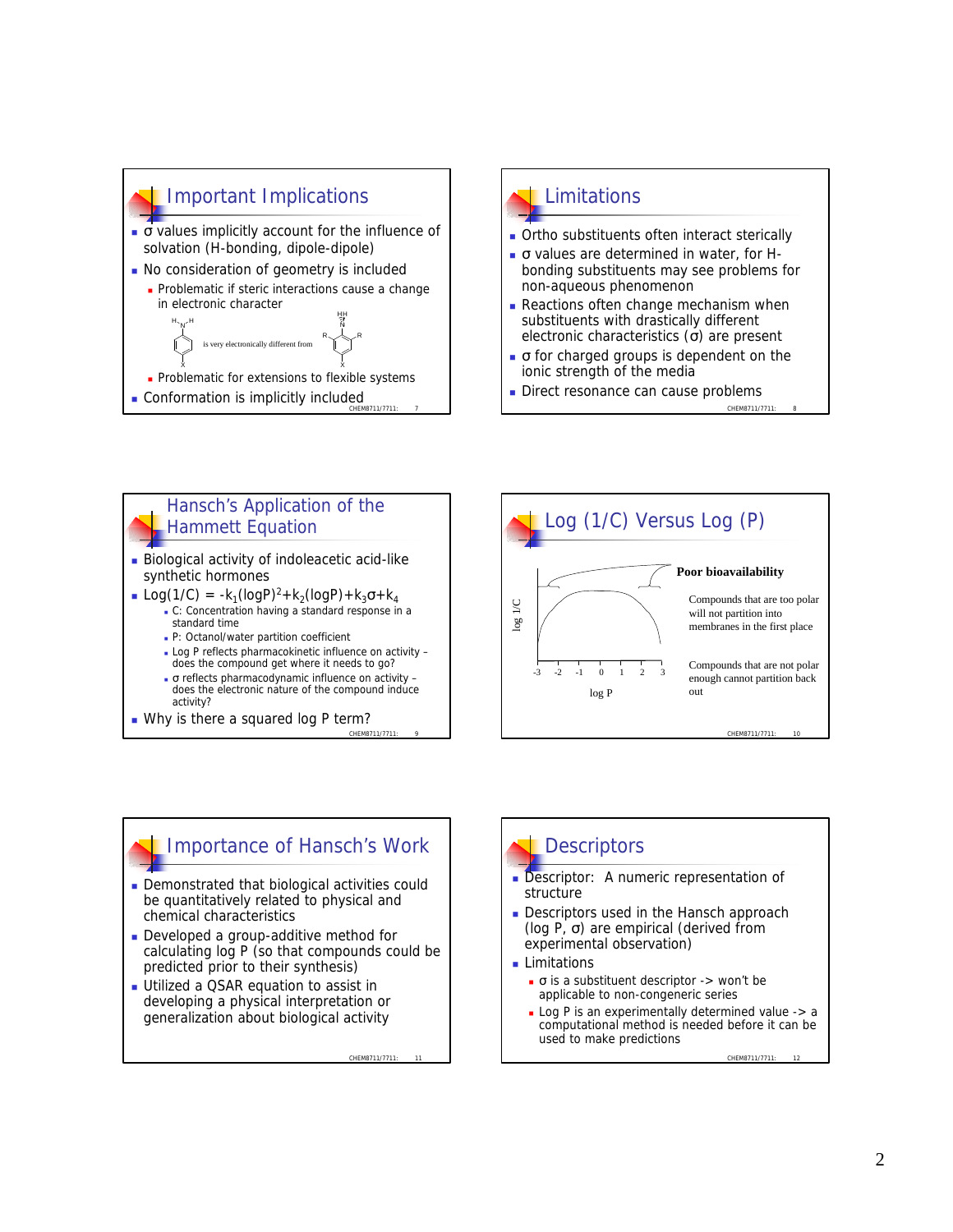









- **n** Topological
	- **Descriptors computed from structural formula**
	- **.** Conformation independent
- **n** Geometric
	- **Descriptors computed from molecular geometry**
	- **.** Conformation and stereochemistry dependent
- **Electrostatic** 
	- **Descriptors computed from the charges or** charge distribution of the molecule
	- CHEM8711/7711: **- Some are conformation/stereochemistry** dependent

# Class Exercise I

- Build a small molecule containing multiple functional groups
- **Perform a conformational search of your** choice, with an appropriate forcefield
- Open the resulting database and use Compute->Descriptors to calculate all descriptors implemented in MOE for each of your conformations
	- Which ones do not change with conformation?
	- Which ones do change with conformation?

CHEM8711/7711:

CHEM8711/7711

Measured value = 1.28

 $CH<sub>2</sub>$ 

O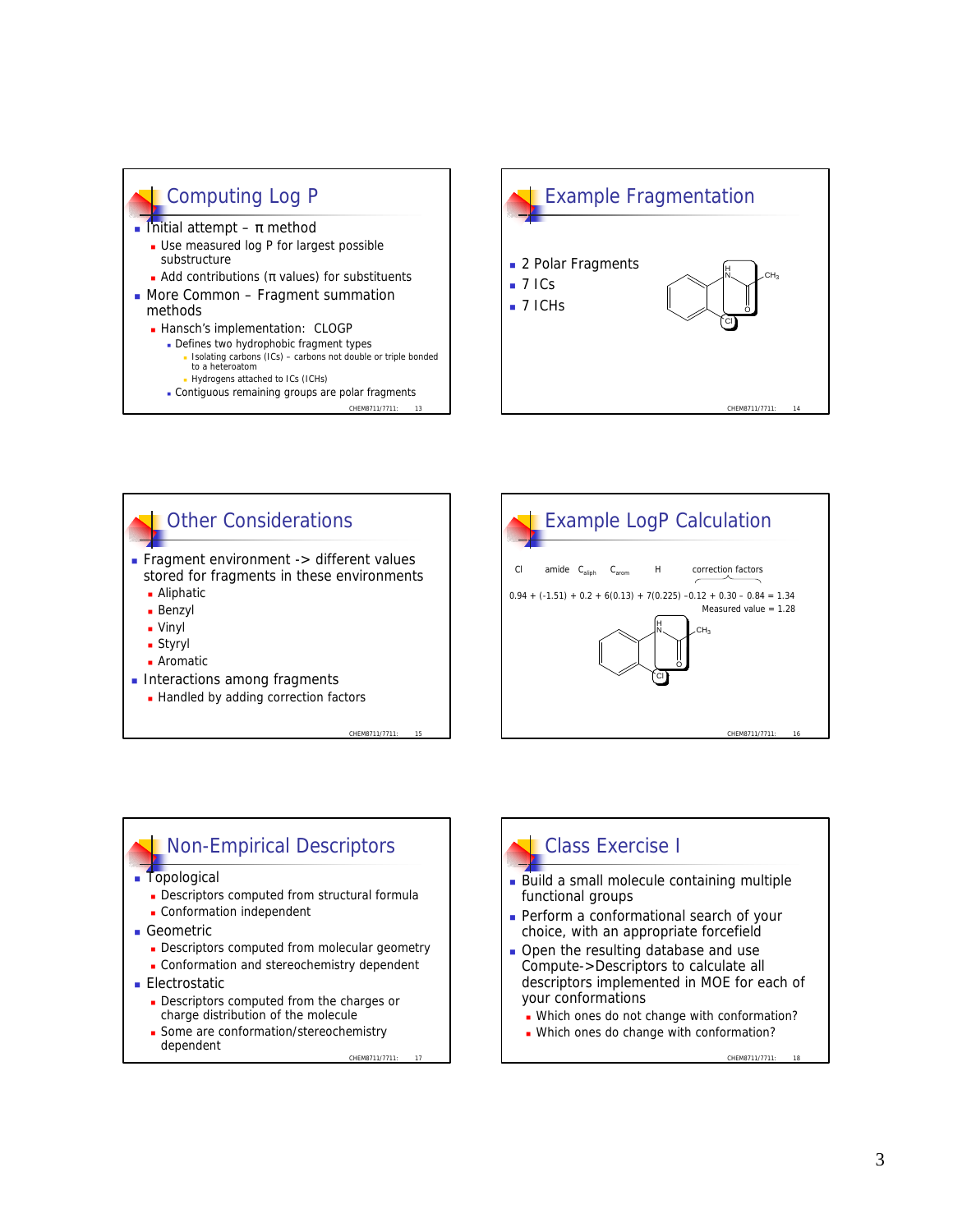## Weiner's Path Number, w

- An example topological descriptor
- **Applied to QSPR of hydrocarbon boiling** points in 1947
- Sum of bond distances between carbon atom pairs in the molecule

CHEM8711/7711

**Physical meaning: a reflection of size and** compactness







## Shadow Indices

- **n** An example geometric descriptor
- Calculated from the area of the molecule projected onto the XY, YZ and XZ planes

CHEM8711/7711: 23

- **Physical meaning:** 
	- Captures shape and size of molecule
	- **n** Orientation dependent
	- **.** Conformation dependent
	- **Exercicemistry independent**

CHEM8711/7711: 24 Shadow Indices (S1, S2, S3)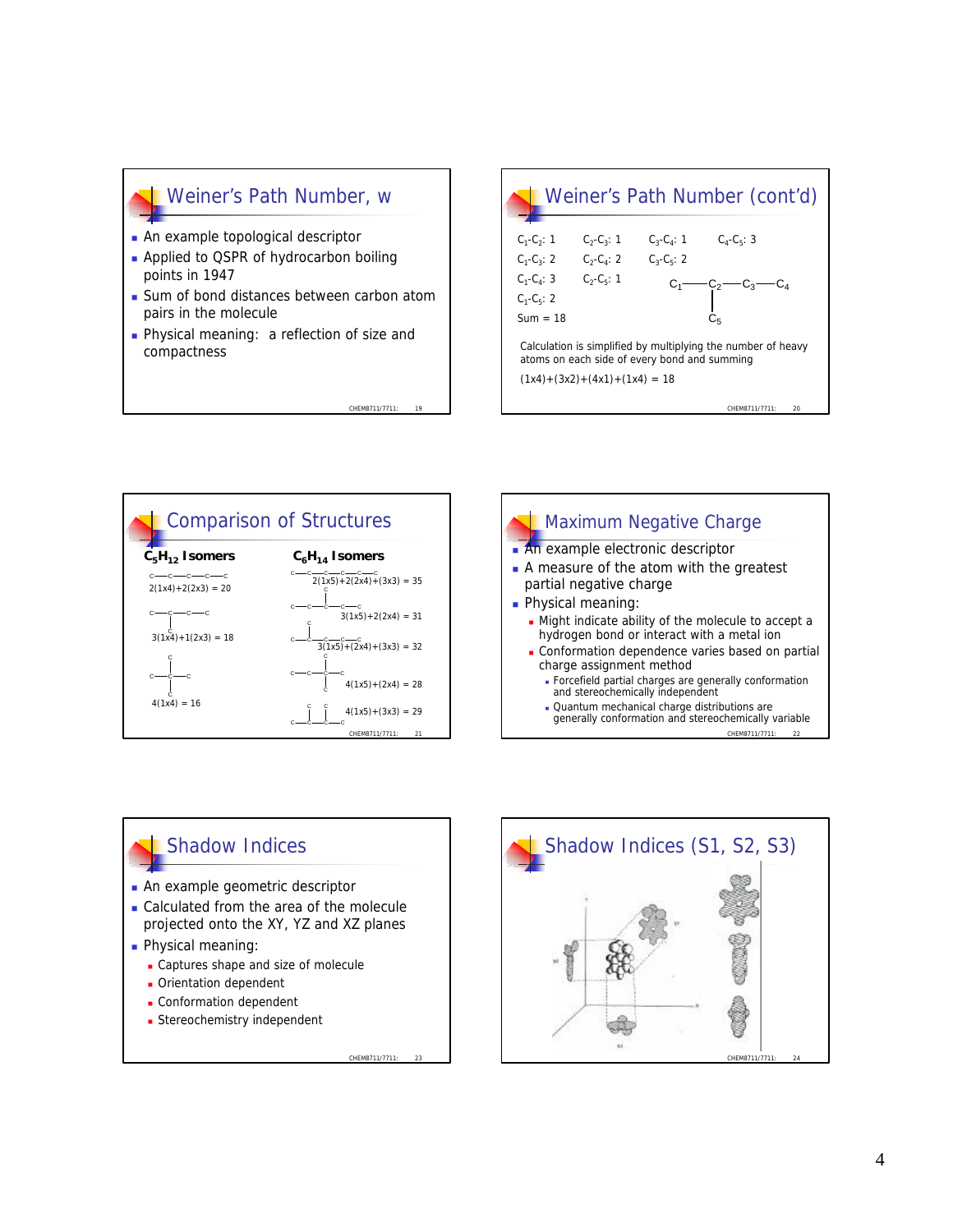# Electronic/Geometric

- **Common 3D QSAR methods (COMFA,** COMSIA…) use electronic descriptors calculated on a grid (thus having geometric dependence)
	- **First requires alignment of molecules on the grid**
	- Alignment should place groups interacting with common receptor sites in the same location
- This process results in a huge number of descriptors per molecule
- Many of the descriptors are correlated

CHEM8711/7711

CHEM8711/7711: 27

## The Descriptor Explosion

- **Nost programs used in QSAR can calculate** hundreds of standard descriptors + fieldbased descriptors
- **Quantitative models with an overwhelming** number of independent variables are overdetermined
	- **n** Multiple sets of coefficients exist that reproduce the dependent variables
	- $\blacksquare$  Most of these will not be predictive (fit the data, but without physical meaning)

CHEM8711/7711

CHEM8711/7711: 28

## Variable Selection

- **Principle Components Analysis**
- **Elimination of Correlated Descriptors**
- **Genetic Function Approximation (GFA)** 
	- $\blacksquare$  Implemented in Cerius<sup>2</sup>
	- **Evolves models with subsets of possible** descriptors to improve the fit of the data
		- Initially develops random population of QSAR models
		- <sup>n</sup> Evaluates fitness (fit) of the models
		- **Exercise Selects those with better features to create next** generation of models from

# Principal Components Analysis

- **Principal components analysis is a variable** reduction method (an alteration of the coordinate system) – allowing visual analysis of multi-dimensional data in fewer dimensions
- $\blacksquare$  The first principal component explains the maximum amount of variation possible in the data set in one direction – the % of variation explained can be precisely calculated